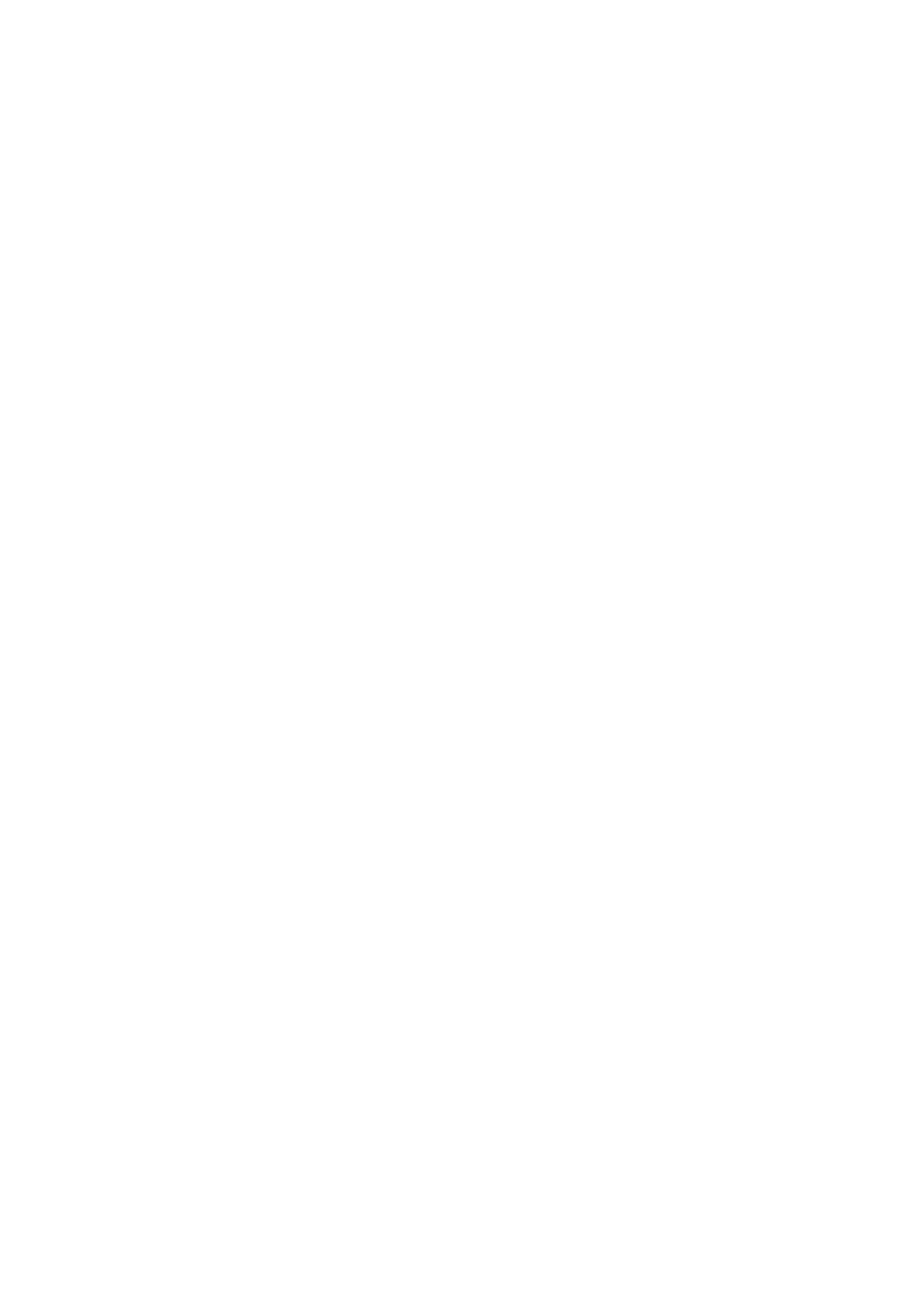### *APP/R2.2*

## *West Midlands Combined Authority's (WMCA) EVIDENCE IN REBUTTAL*

## *OBJECTION OBJ/10 Intu Merry Hill - Evidence of Jonathan Parker (OBJ/10/P2.1 and 2.2)*

#### *TRANSPORT AND WORKS ACT 1992*

*Midland Metro (Wednesbury to Brierley Hill Land Acquisition) Order Inquiry*

*MARCH 2019*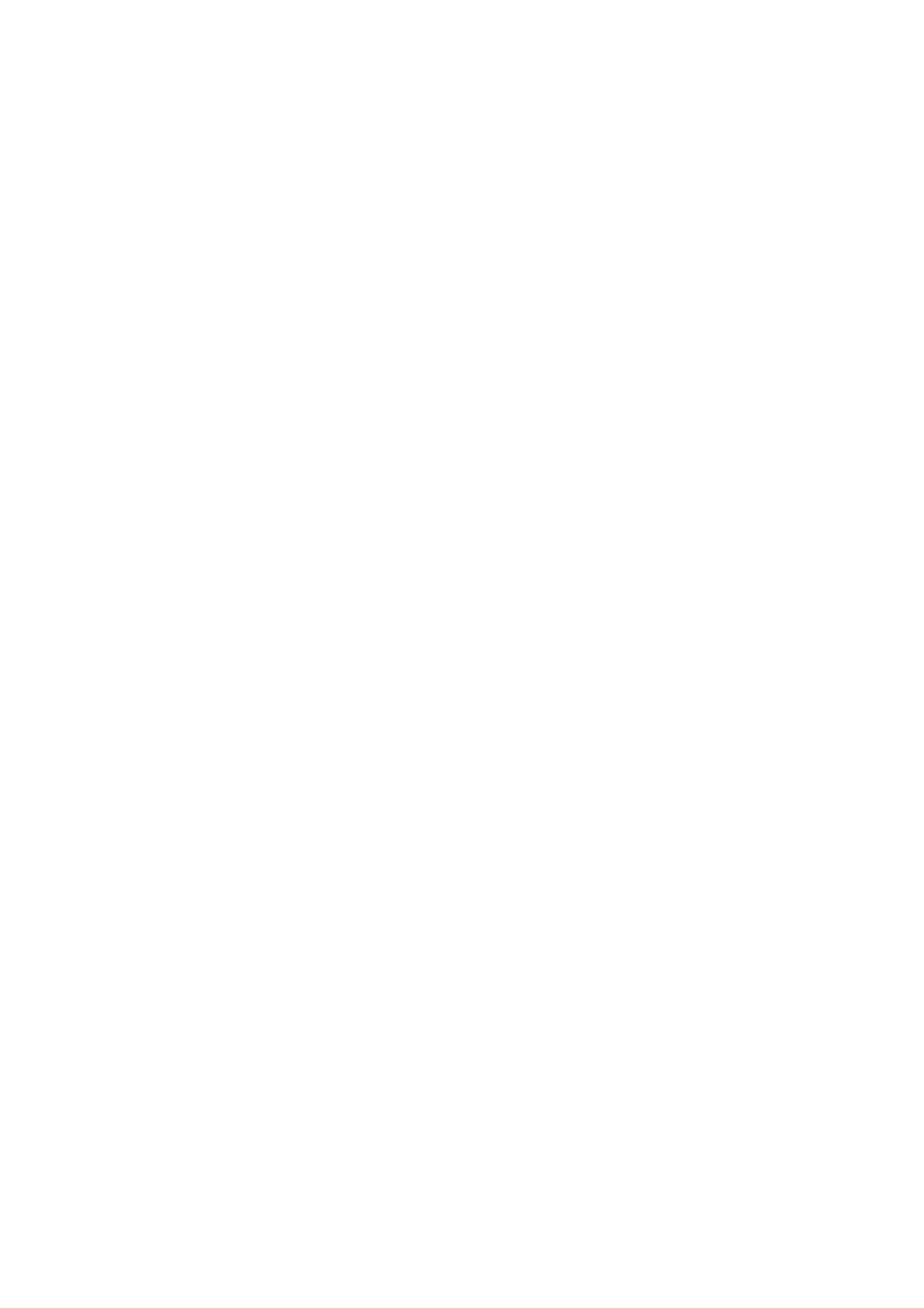## **List of Appendices**

| <b>Appendix</b> | <b>Description</b>                              |
|-----------------|-------------------------------------------------|
|                 | Email 'Actions on ITP from last MMA MH Meeting' |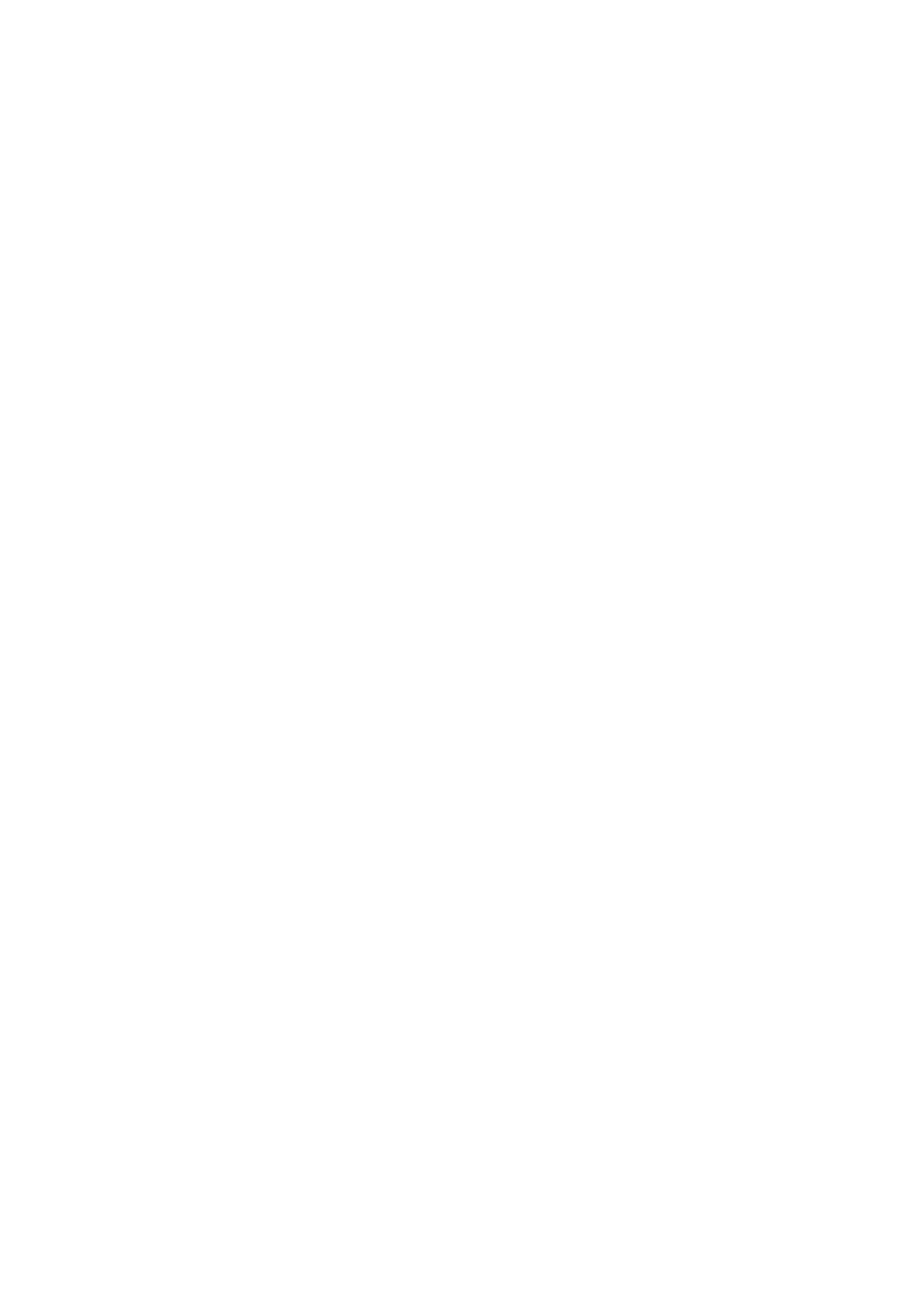## **Appendix 1 - Email 'Actions on ITP from last MMA MH Meeting'**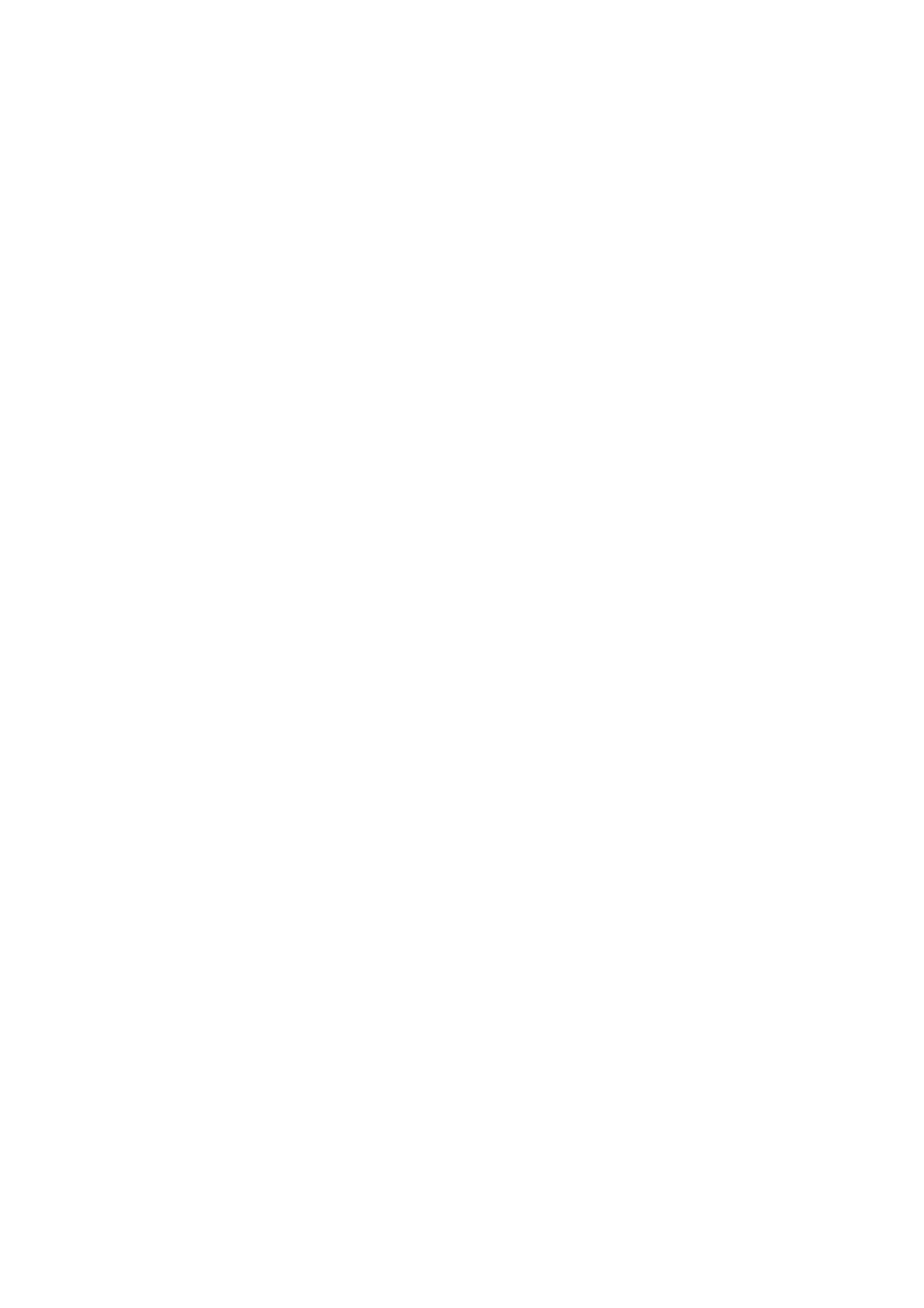

**Subject:** RE: [EXTERNAL EMAIL] Actions on ITP from last MMA MH meeting

Good afternoon,

Mott MacDonald have provided us with an updated copy of the Merry Hill Local Model report, which is available to download from the following link: https://we.tl/RkggvUzEFW

The download link includes the following documents:

- 1. Updated copy of Mott MacDonald's Merry Hill Local Model report, including Journey Time graphs as an appendix;
- 2. Spreadsheet containing the ANPR data analysis;
- 3. Spreadsheet containing the Spectrum and turn count data used for calibration; and
- 4. Summary tables of network statistics.

Please note that we have identified that some typos in the report, e.g. correct base year and keys on figures, which we have identified to Motts. I will circulate a further update when one is available.

Kind regards, **Tel:** +44 ( Email: **step://** @metroalliance.co.uk **Address:** Midland Metro Alliance, 4th Floor, Alpha Tower, Suffolk Street Queensway, Birmingham, B1 1TT Transforming the West Midlands by delivering the Midland Metro Alliance best integrated transport system for the future **From:**  $\begin{bmatrix} \end{bmatrix}$   $\begin{bmatrix} \end{bmatrix}$   $\begin{bmatrix} \end{bmatrix}$   $\begin{bmatrix} \end{bmatrix}$   $\begin{bmatrix} \end{bmatrix}$   $\begin{bmatrix} \end{bmatrix}$   $\begin{bmatrix} \end{bmatrix}$   $\begin{bmatrix} \end{bmatrix}$   $\begin{bmatrix} \end{bmatrix}$   $\begin{bmatrix} \end{bmatrix}$   $\begin{bmatrix} \end{bmatrix}$   $\begin{bmatrix} \end{bmatrix}$   $\begin{bmatrix} \end{bmatrix}$   $\begin{bmatrix} \end{bmatrix}$   $\begin{$ **Sent:** 26 March 2018 17:27 To: **Budhiraja, Himanshu <dualidated and Multiple and Multiple and Multiple and Multiple and Multiple and Multiple and Multiple and Multiple and Multiple and Multiple and Multiple and Multiple and Multiple and Multiple and** @dudley.gov.uk> Cc:  $\langle \text{Q}\rangle$  and  $\langle \text{Q}\rangle$  and  $\langle \text{Q}\rangle$  and  $\langle \text{Q}\rangle$  and  $\langle \text{Q}\rangle$  and  $\langle \text{Q}\rangle$  and  $\langle \text{Q}\rangle$  and  $\langle \text{Q}\rangle$  and  $\langle \text{Q}\rangle$  and  $\langle \text{Q}\rangle$  and  $\langle \text{Q}\rangle$  and  $\langle \text{Q}\rangle$  and  $\langle \text{Q}\rangle$  and  $\langle \text{Q}\rangle$  and  $\langle \text{Q}\$  $\leq$   $\qquad \qquad \textcircled{a}$  dudley.gov.uk>; @dudley.gov.uk>; Alternative Connection Connection (@metroalliance.co.uk> **Subject:** RE: [EXTERNAL EMAIL] Actions on ITP from last MMA MH meeting Hi Himanshu,

Many thanks for the update, and hope you are starting to feel better?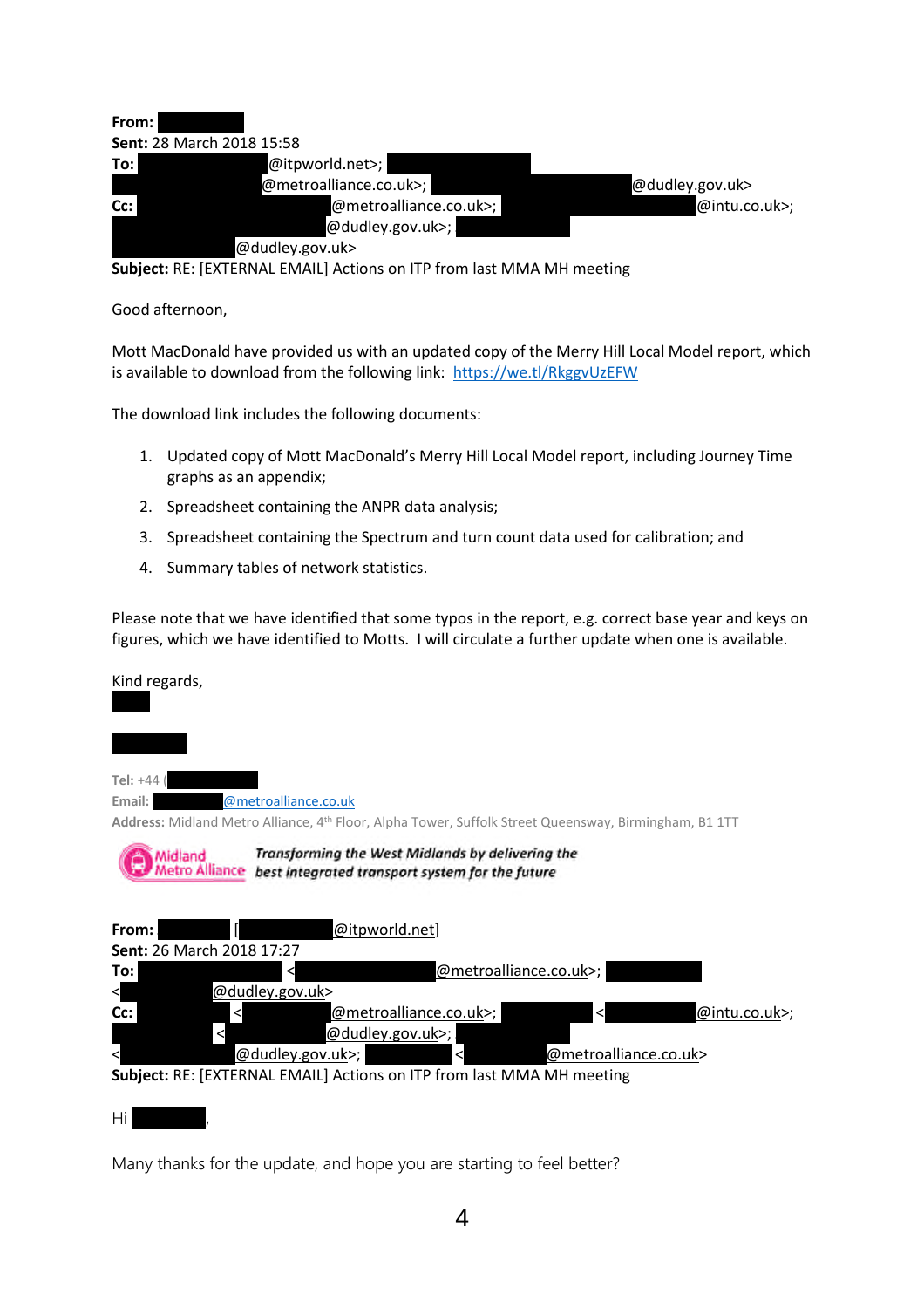Look forward to receiving the update information in due course.

Regards,

| Tel:    |                                                                  | Mobile:  |           |
|---------|------------------------------------------------------------------|----------|-----------|
| Email:  | @itpworld.net                                                    | Skype:   |           |
| Web:    | www.itpworld.net                                                 | Twitter: | @ITPtweet |
| Office: | Broadway Business Centre, 32a Stoney Street, Nottingham, NG1 1LL |          |           |

Integrated Transport Planning Ltd is registered in England as Company no. 3485430. Registered office: 50 North Thirteenth Street, Central Milton Keynes MK9 3BP. VAT number 705 0113 95.

| From: l |                                  | @metroalliance.co.uk> |                        |    |                       |               |  |
|---------|----------------------------------|-----------------------|------------------------|----|-----------------------|---------------|--|
|         | <b>Sent: 19 March 2018 13:51</b> |                       |                        |    |                       |               |  |
| To:     | ≺                                |                       | @dudley.gov.uk>;       | l< | @itpworld.net>        |               |  |
| Cc:     |                                  |                       | @metroalliance.co.uk>; |    |                       | @intu.co.uk>; |  |
|         |                                  | @dudley.gov.uk>;      |                        |    |                       |               |  |
|         |                                  | @dudley.gov.uk>;      | ≺                      |    | @metroalliance.co.uk> |               |  |
|         |                                  |                       | $- - -$                |    |                       |               |  |

**Subject:** RE: [EXTERNAL EMAIL] Actions on ITP from last MMA MH meeting

Neil and Jon – Many thanks for your feedback on the junctions that you think need to be assessed in more detail. Please accept my apologies for a slightly delayed response, as I had been off all last week, suffering from flu.

Whilst I will review the comments in a bit more detail later, I thought I will provide you with a response to some of the elements raised in your emails.

Following on from our last meeting we have now commissioned Mott Macdonald to collate additional information on network statistics etc. as requested by yourselves. Given it was additional work, we had to mobilise a variation for this to Mott's, which is all now in place and issued to them. The additional information is expected for end of the month at which point it will be shared with yourselves. Also, Steve Bibb, is updating the Linsig model for Level Street/Embankment and the results will be shared with all for end of this week/early next week.

Also, we are in discussions with Mott's about the 2031 Do nothing scenario as well as reviewing your list of junctions to propose an appropriate approach to undertaking the operational assessment of the junctions, duly considering the interactions between them. Hopefully by early next week, I shall be in a position to share with all our proposed approach for your consideration.

Hope this is all in order?

Mobile:



**Transforming the West Midlands by delivering** an Integrated Transport System for the future.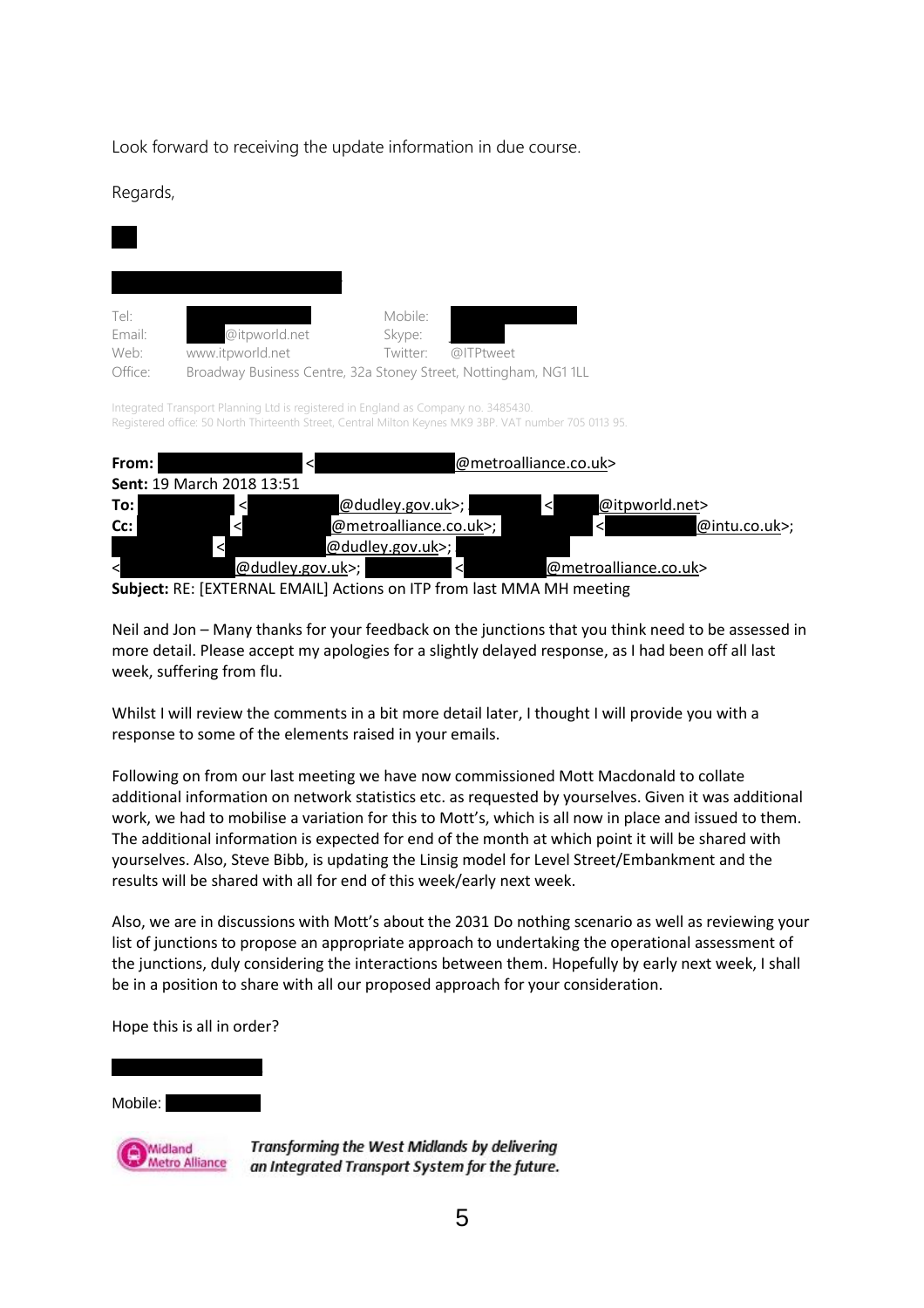4<sup>th</sup> Floor, Alpha Tower, Suffolk Street Queensway, Birmingham, B1 1TT.

| From:<br>@dudley.gov.uk]<br>Sent: 09 March 2018 13:11<br>To:<br>@itpworld.net>;<br>$\prec$<br>⊲<br>@metroalliance.co.uk><br>$\,<$<br>@dudley.gov.uk>;<br>Cc:<br>@intu.co.u <u>k</u> >;<br>$\triangleleft$<br>@dudley.gov.uk><br>Subject: RE: [EXTERNAL EMAIL] Actions on ITP from last MMA MH meeting                                                                                                                                                                                                                                                                                                    |
|----------------------------------------------------------------------------------------------------------------------------------------------------------------------------------------------------------------------------------------------------------------------------------------------------------------------------------------------------------------------------------------------------------------------------------------------------------------------------------------------------------------------------------------------------------------------------------------------------------|
| Hi all,                                                                                                                                                                                                                                                                                                                                                                                                                                                                                                                                                                                                  |
| Thanks for this , it's a really useful starting point in terms of the next stage of testing.                                                                                                                                                                                                                                                                                                                                                                                                                                                                                                             |
| Based on the information available currently, the list of junctions you have set out below seems<br>reasonable to me. I would add though if the Linsig operational modelling identifies queues that<br>could result in blocking back to other upstream junctions they may also need to be assessed, as any<br>isolated appraisals may produce an over optimistic assessment of operation. This is the point I raised<br>at the meeting if you recall, in terms of assessing Level St/The Embankment junction in isolation<br>given the observed interaction with other adjacent signals on Level Street. |
| Regards,                                                                                                                                                                                                                                                                                                                                                                                                                                                                                                                                                                                                 |
|                                                                                                                                                                                                                                                                                                                                                                                                                                                                                                                                                                                                          |
| From:<br>[mailto:<br>@itpworld.net]<br>Sent: 09 March 2018 12:03<br>To:<br>@metroalliance.co.uk<br>Cc:<br>@dudley.gov.uk;<br>@intu.co.uk<br>Subject: [EXTERNAL EMAIL] Actions on ITP from last MMA MH meeting                                                                                                                                                                                                                                                                                                                                                                                            |
| CAUTION: This email originated from outside of the council. Do not click links or open attachments unless you<br>are sure the content is safe.                                                                                                                                                                                                                                                                                                                                                                                                                                                           |
|                                                                                                                                                                                                                                                                                                                                                                                                                                                                                                                                                                                                          |

Hi Himanshu,

I trust all is well.

One of the actions from the last meeting was for us to propose a series of junctions that required further testing. Neil was then going to also take a view after I compiled the initial list.

I've spent some time going through the Motts report, and without a 2031 'base / do nothing' scenario it's very difficult to differentiate between 'tram impact' and 'baseline growth' (I am therefore increasingly thinking we need to also have the '2013 do nothing' reported?). Hence, I have taken a wider look at the areas of greatest change (flow differences) and the commentary provided by Motts on V/C and flow differences to come up with the following list of additional junction to be modelled in more detail….

- Level Street / Embankment (1)
- Level Street / Pedmore Road (6)